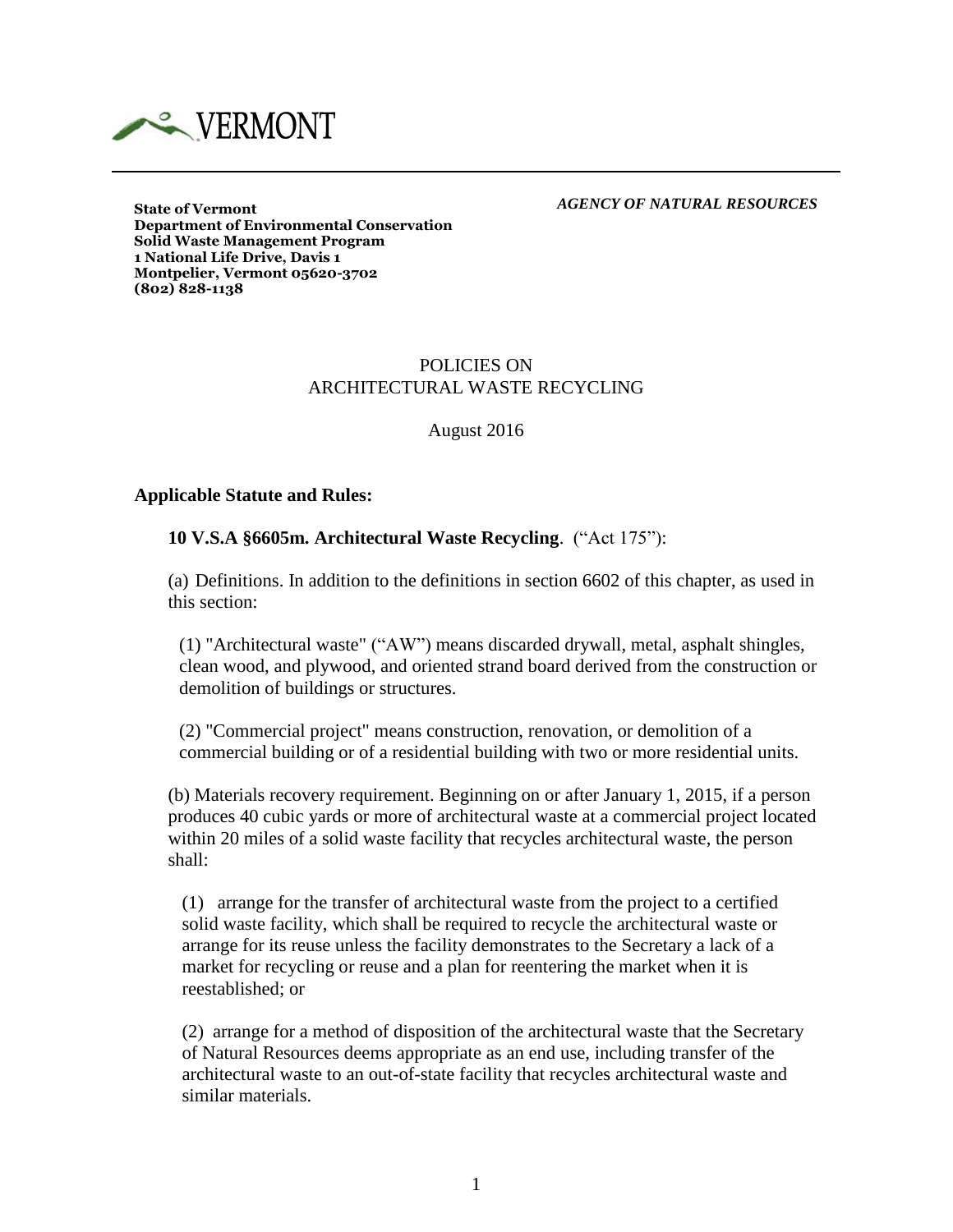(c) Transition; application. The requirements of this section shall not apply to a commercial project subject to a contract entered into on or before January 1, 2015 for the disposal or recycling of architectural waste from the project.

(d) Guidance on separation of hazardous materials. The Secretary of Natural Resources shall publish informational material regarding the need for a solid waste facility that recycles architectural waste to manage properly and provide for the disposition of hazardous waste and hazardous material in architectural waste delivered to a facility

**Solid Waste Management Rules**, effective March 15, 2012, Vermont Department of Environmental Conservation (VTDEC), Solid Waste Management Program.

A solid waste facility that recycles Architectural Waste is subject to certification under the Rules as a Storage, Transfer, and Recycling Facility (Subchapter 12). Additionally, all storage, transfer, and recycling facilities are subjected to Subchapters 3, 5, 9 and 10 of the Rules.

## **1. General Policies Applying to Architectural Waste:**

- A. Other than clean wood used as biomass fuel, AW that is burned for energy is not considered recycling and not compliant with Act 175.
- B. Use of recyclable AW in a landfill as cover material or road base is not considered recycling and is not compliant with Act 175.
- C. Fines and residuals from AW processing may be landfilled, or beneficially used in a landfill with authorization from the Solid Waste Management Program.

#### **2. Policies Applying to Architectural Waste Generators:**

A. Determination of Architectural Waste Quantity:

It is expected that the generator will make a good faith effort to estimate the quantity of architectural waste that will be generated on a given project. Institutional knowledge will often yield the most accurate results, but the USEPA has published construction and demolition waste generation rates in their report "Building-Related Construction and Demolition Materials Amounts." [http://www.epa.gov/osw/conserve/imr/cdm/pubs/cd-meas.pdf.](http://www.epa.gov/osw/conserve/imr/cdm/pubs/cd-meas.pdf) The law only applies if greater than 40 cubic yards of the six components of architectural waste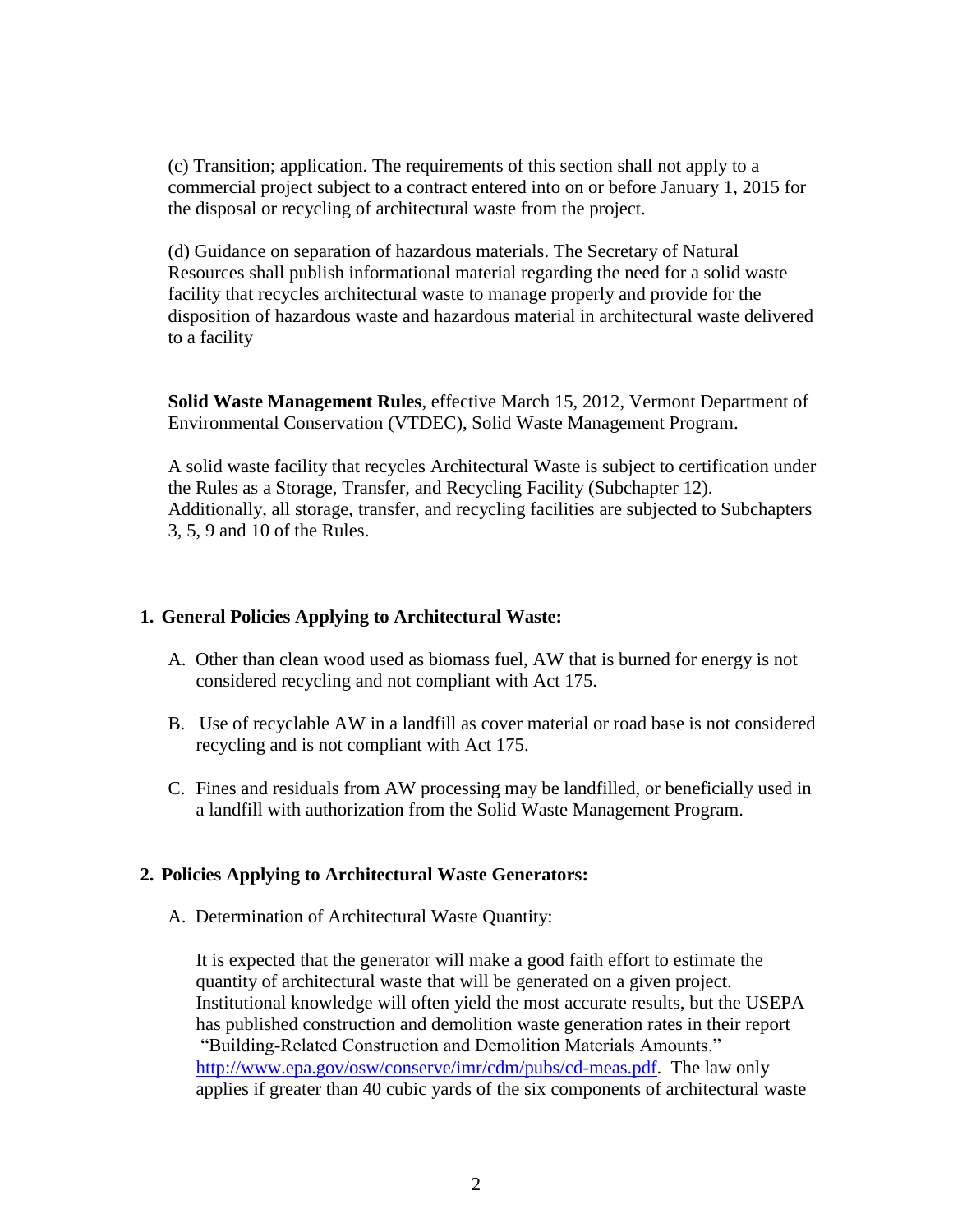are generated. As not all construction and demolition waste meets the definition of AW, the generator will need to deduct all non-AW components when calculating the quantity of AW that will be generated.

B. Distance from the job site to a AW Recycling Facility:

The distance will be determined from road miles, not the distance "as the crow flies."

- C. New Construction, Demolition, or Renovation:
	- a. New construction projects that meet the Act 175 criteria for waste quantity and distance to an AW recycling facility would be expected to divert the entire volume of all six of the AW types, except for impractically small fragments.
	- b. Demolition projects that meet the Act 175 criteria for waste quantity and distance to an AW recycling facility would be expected to divert metal and asphalt shingles; however, clean wood, drywall, plywood, and OSB would be diverted as achievable, given the difficultly of segregation from other demolition wastes.
	- c Renovation projects would be expected, as feasible, to adhere to (b), above, during any demolition activities, and (a), above, during new construction activities.
- D. Salvage of Architectural Waste:

The Agency encourages the salvage and reuse of building components, as this strategy often represents an even greater environmental benefit than recycling. Whether AW materials are salvaged by the building owner, contractor, or a "deconstruction" entity, the legitimate reuse of building components is considered as compliance with Act 175.

- E. Out-of-State Facilities, Other End Uses:
	- a. A generator (or facility) may transfer AW to an out-of-state recycling facility that meets same standards as an in-state AW recycling facility. That is, AW managed out-of-state will be considered compliant with Act 175 only for components that are recycled or reused.
	- b. Act 175 allows the Agency to deem other "appropriate end uses" for AW. End uses other than reuse and traditional recycling markets must be pre-approved by the ANR. The ANR will respond to a written request for an "appropriate end use" in a timely manner. The ANR will determine the appropriateness of an end use based on its economic value and environmental benefit.